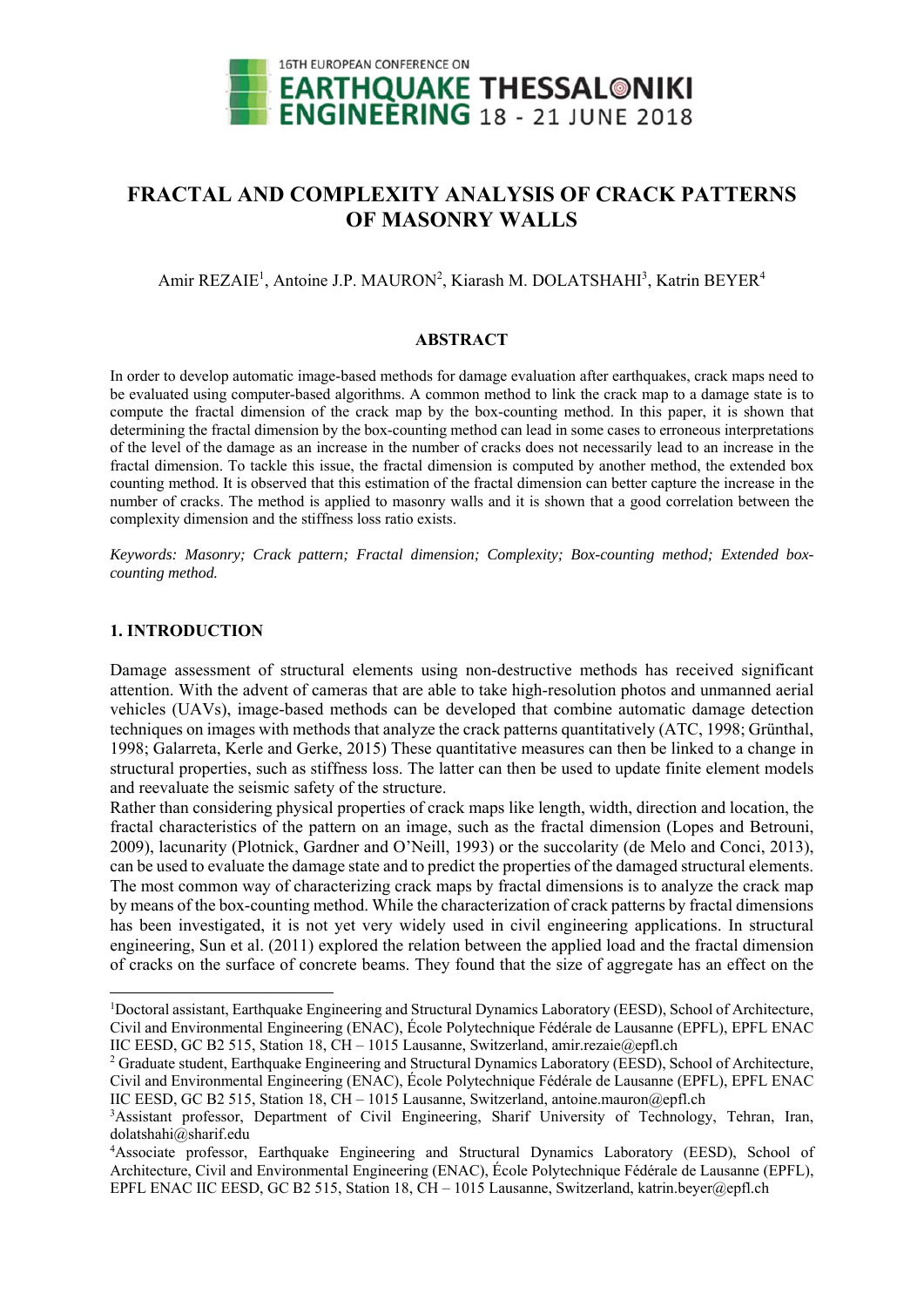crack growth. Issa et al. (2003) explored the relationship between the toughness of the fracture surface of concrete specimens and the fractal dimension of the crack pattern. They concluded that by increasing the toughness of the fracture area, the fractal dimension of the crack pattern increases. Using monofractal and multifractal analysis of crack patterns on reinforced concrete structures, Maosen et al. (Cao, Ren and Qiao, 2006) showed that there is an approximately linear relationship between fractal quantities and some traditional damage indicators like natural frequency and average carbonized depth. Yang et al. (Yang, He and Dai, 2017) used fractal dimensions of crack patterns to characterise the damage of the reinforced concrete beams at the failure stage.

Recently, researchers have investigated the crack patterns of reinforced concrete walls (Farhidzadeh *et al.*, 2013; Ebrahimkhanlou, Farhidzadeh and Salamone, 2016; Carrillo and Avila, 2017; Carrillo, Dominguez and Prado, 2017). They established correlations between the fractal and multifractal dimensions of the crack maps and the overall structural properties such as stiffness loss and maximum attained drift ratios. Farhidzadeh et al. (Farhidzadeh *et al.*, 2013) proposed a formula to relate the value of the damage index (DI) based on fractal dimension to the relative stiffness loss ratio of large-scale rectangular concrete shear walls. They observed a good agreement between the results of the fractal damage index and the relative stiffness loss ratio obtained from the experimental test. Ebrahimkhanlou et al. (Ebrahimkhanlou, Farhidzadeh and Salamone, 2016) evaluated the reinforced concrete shear walls by multifractal analysis of the crack patterns. They showed that different crack growth, both at small and large scales, could be addressed by the multifractal analysis, which is useful when assessing automatically the state of concrete walls. Carrillo and Avila (Carrillo and Avila, 2017) put forward some empirical relations between fractal dimension and the maximum attained story-drift ratio of thin and lightly reinforced concrete walls that can serve for estimating the current performance of the cracked walls. For brick masonry walls, Dolatshahi and Beyer (Dolatshahi and Beyer, 2018) proposed another expression based on both textural and structural fractal dimensions to estimate the stiffness loss ratio and strength degradation. They observed satisfactory agreement between the suggested formula and the experimental results.

It is evident that using fractal characteristics of the crack patterns to evaluate the damage of a structure, is less time-consuming, less subjective compared to the visual inspection and opens up new possibilities with regard to automated inspection methods. However, in this paper we show that there are also some drawbacks of estimating the fractal dimensions by the standard box-counting method, which has been used in previous structural engineering applications, and that other methods, namely the extended boxcounting method might be a suitable alternative method. . The paper commences by introducing the standard box-counting method and discussing some limitations of the method for analyzing the fractal characteristics of a crack pattern. Thereafter, another way of evaluating the fractal dimension of an object that is referred to as "extended box-counting method" is explained. The advantages of using the latter method over the box-counting method is then discussed. Finally, some correlations between the so-obtained complexity dimensions and stiffness loss ratios of masonry walls, which were tested at EPFL (Petry and Beyer, 2015), are established. The results indicate that the relationship between the stiffness loss ratio and the complexity dimension in a specific magnification range follows a linear trend that could in the future be used in post-earthquake assessment situations for estimating the residual stiffness and strength of damaged elements once it has been validated for a large set of unreinforced masonry walls.

#### **2. FRACTAL AND COMPLEXITY ANALYSIS**

Fractal dimensions, mainly developed by Mandelbrot (Mandelbrot, 1983), are used to determine the irregularity, complexity and space filling properties of an object (Mandelbrot, 1983; Corbit and Garbary, 1995; Sandau, 1996; Di Ieva *et al.*, 2007). One of the properties of a mathematical fractal set is selfsimilarity over the infinite range of scales; however, natural fractals are statistically self-similar only over a specific range of scales (Buczkowski *et al.*, 1998; Falconer, 2004).

In practical cases, there are a number of methods to compute the fractal dimension of an object, among which the box-counting method (BCM) is one of the most widely used approaches (Falconer, 2004; Lopes and Betrouni, 2009; Farhidzadeh *et al.*, 2013; Ebrahimkhanlou, Farhidzadeh and Salamone, 2016; Carrillo and Avila, 2017; Carrillo, Dominguez and Prado, 2017). The estimated fractal dimension using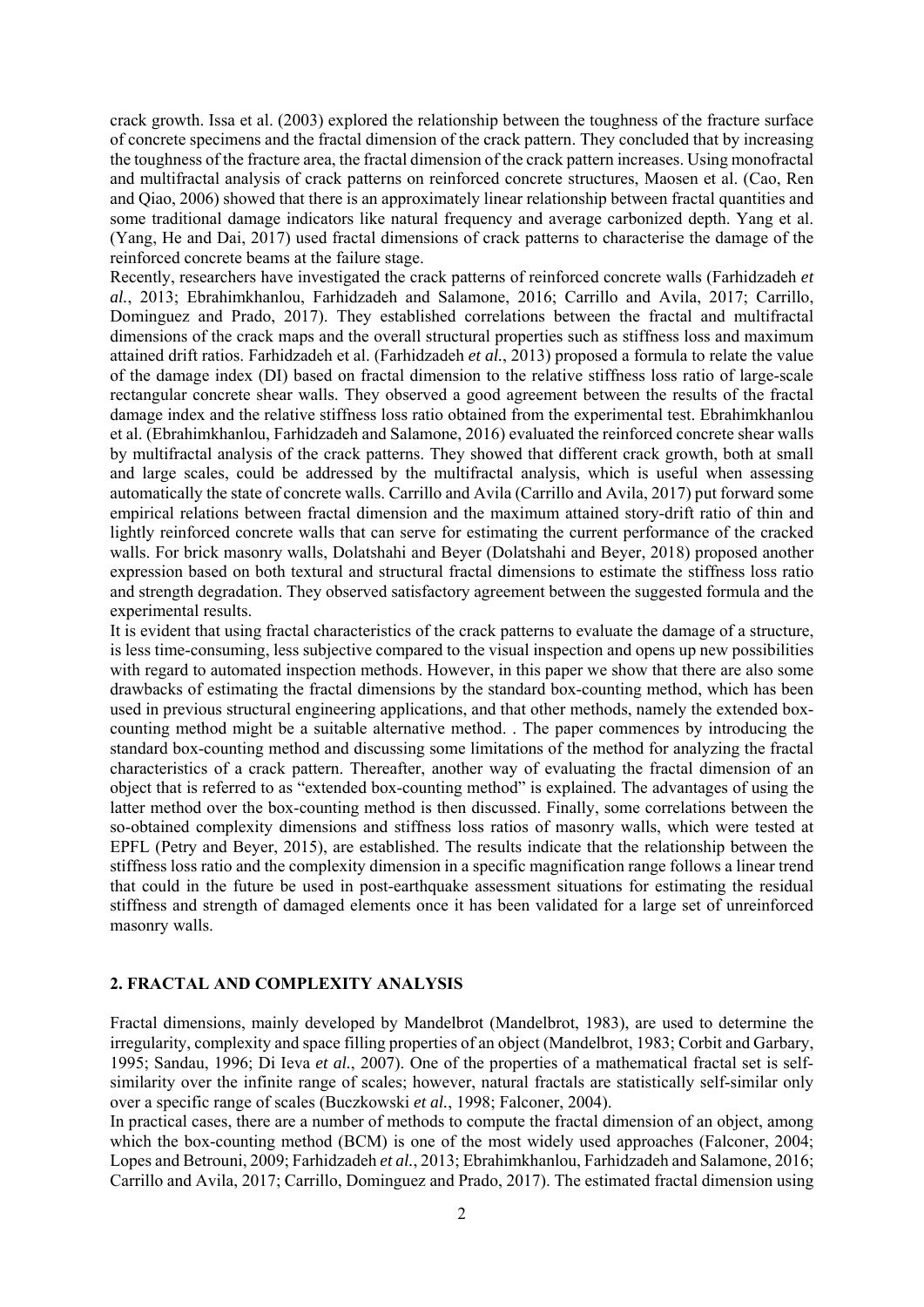the BCM depends on various parameters that need to be chosen when applying the BCM. These include the minimum and maximum box size (Ostwald, 2013), the scale factor (Ostwald, 2013; So, So and Jin, 2017) and the grid position (Bouda, Caplan and Saiers, 2016; Di Ieva, 2016).

Sandau (Sandau, 1996) proposed another method that is called the extended box-counting method (XBCM). It computes the fractal dimension over a specific range of magnification. Sandau and Kurz (1997) stated that for arbitrary structures, a dimension representing the complexity, which they called the "x-dim", should be investigated rather than fractal dimensions that are estimated by BCM. In this method, the dimension is calculated based on the most complex region of the set (Sandau, 1996). Better preservation of the union stability—the dimension of the union of two arbitrary sets must be equal to the maximum dimension of the two individual sets—makes this method superior to the BCM. Comparing two images, Sandau and Kurz (1997) showed that in some cases, although the visual complexity of one of the images was higher than the other, the fractal dimension computed by the BCM was lower for the complex pattern. The main reason for this contradictory results is the use of the leastsquares method in the BCM to obtain the best fitted line, which slope determines the fractal dimension (Sandau, 1996).

In this study it is shown that in particular cases, the value of the box-counting dimension decreases as the cracks grow and fill more regions of the wall—the crack pattern becomes more complex. In the following sections, the BCM and the XBCM are introduced and advantages of using XBCM rather than BCM are investigated.

### *2.1 Box-Counting Method*

To estimate the fractal dimension of a pattern by BCM, a set of grids with various box sizes  $r$  is placed on the object and the number  $N(r)$  of the boxes intersecting the pattern, here the crack map, is counted. The value of the fractal dimension  $FD$  is determined as (Falconer, 2004; Lopes and Betrouni, 2009):

$$
FD = -\lim_{r \to 0} \frac{\log N(r)}{\log r} \tag{1}
$$

In practice,  $\log N(r)$  versus  $\log r$  is plotted and then the slope of the graph over the range of scales where points fall on a straight line is determined by the method of least squares (Peitgen, Jürgens and Saupe, 2006). The absolute value of the slope is the box-counting dimension that is the estimation of fractal dimension ( $FD^{BCM}$ ). This method is not only applied to fractal geometries but also to patterns that are not exactly self-similar (Peitgen, Jürgens and Saupe, 2006; Feldman, 2012; Di Ieva, 2016), such as crack maps. As an illustration, two crack maps of the same wall are shown in Figure 1—the wall has the dimension 2000 mm x 2000 mm and the scale of the image is 1 pixel=1 mm. The stair-stepped cracks of the second pattern cover a larger region than the stair-stepped crack of the first pattern. The  $FD^{BCM}$ s of these two patterns are calculated as follows:

- 1) First, the smallest rectangle covering the crack map is determined, namely the "bounding box" (Karperien, 2007)— in Figure 1 the bounding box is depicted with red color;
- 2) The boxes are squares and have the sizes of  $2<sup>n</sup>$  pixels, where  $n=1,2,3,...$  m (Peitgen, Jürgens and Saupe, 2006);
- 3) The lower limit is set to 2 pixels and the upper limit of the interval is supposed to be less than half of the minimum size of the bounding box, i.e., the upper limit is  $2^m$  with  $m =$  $\max\{n/2^n \le \min(\text{bounding box})/2\}$  (Foroutan-pour, Dutilleul and Smith, 1999; Roy *et al.*, 2007; Harrar and Hamami, 2009);
- 4) The origin of the grid corresponds to the bottom left corner of the bounding box;
- 5) The horizontal and vertical lines of the lattice are assumed to be parallel to the horizontal and vertical edges of the image, respectively (Bouda, Caplan and Saiers, 2016).

It can be seen that there is a linear correlation between  $\log N(r)$  and  $\log r$  in the considered magnification range with a high value of coefficient of determination, which means that the pattern can be described by reporting just one dimension. In some cases, there could be an apparent slope change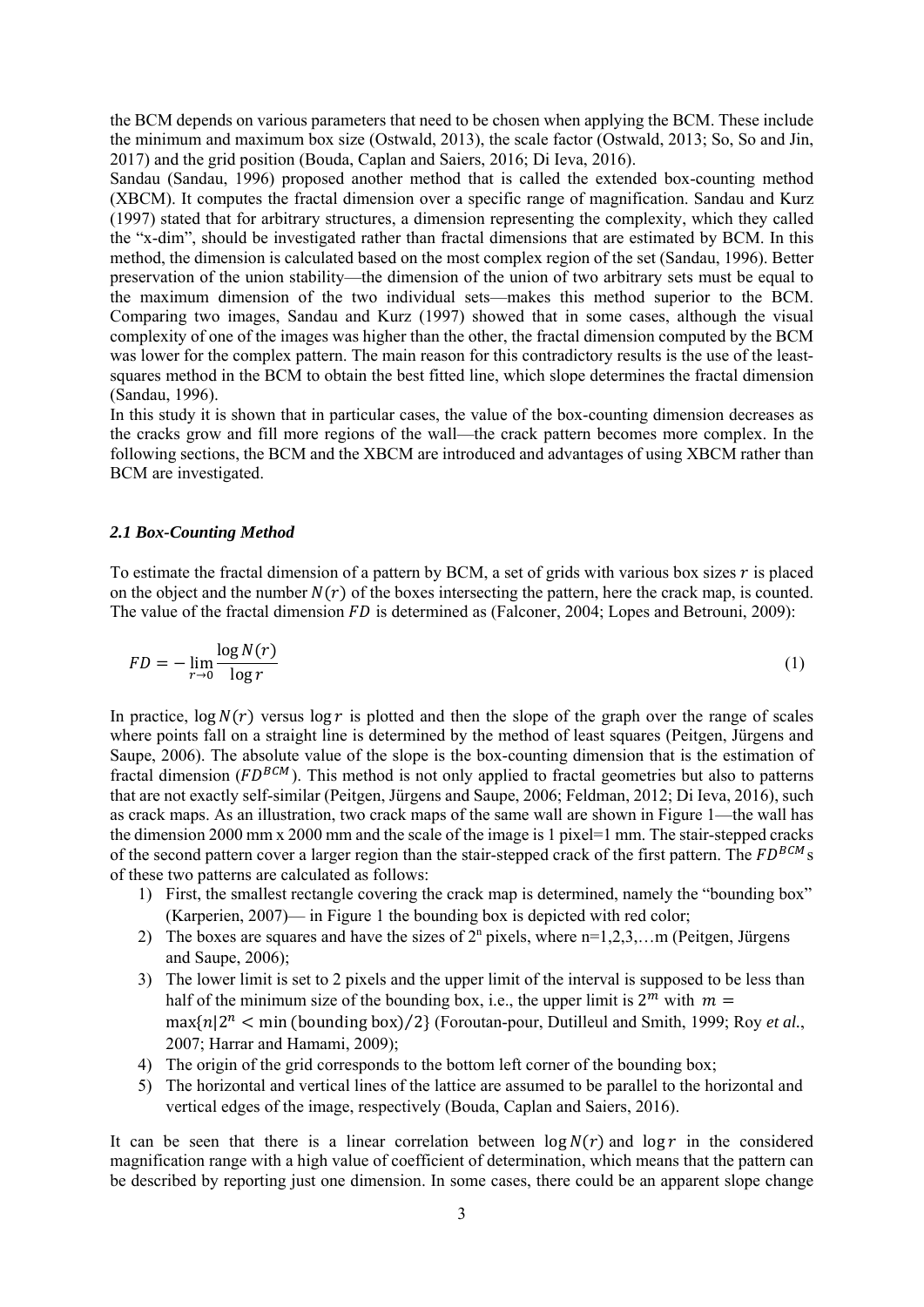that shows the fact that the object has different dimensions in various range of scales (Peitgen, Jürgens and Saupe, 2006) and two line must be fitted to the points. The  $FD^{BCM}$ s for the crack map I and II are 1.01 and 1.00, respectively, though the visual complexity of the crack map II is higher than the visual complexity of the crack map I. Thus, if the box-counting algorithm is used as an automated method to evaluate the level of damages, according to the computed  $FD^{BCM}$ s, one can infer that in the second stage the wall has experienced a slightly lower level of damage, which is not correct. Indeed, the main reason for such a misleading result stems from the methodological issues tied to the BCM, including the influence of the box sizes, the positions of the grids and the least square procedure (Buczkowski *et al.*, 1998; Foroutan-pour, Dutilleul and Smith, 1999; Roy *et al.*, 2007; Ostwald, 2013; So, So and Jin, 2017). The results show that the  $FD^{BCM}$ s for the two crack maps are almost the same and equal to one meaning that horizontal, vertical, diagonal and stair step cracks lead to the same fractal dimension estimated by this method. From a physical point of view, however, they have diverse effects on the overall and local response of the wall. It is worthwhile noting that the box-counting dimension is always around one when few disconnected cracks are dispersed over the structure. Since in this case, the boxes only intersect the lines at small scales; therefore, the estimated fractal dimension tends toward the topological dimension of a line that is one. The following section seeks to define another measure for the fractal dimension of the crack pattern, aiming at discriminating between the two crack maps with various levels of complexity.



#### *2.2 Extended Box-Counting Method*

The extended box-counting method can be used to calculate the fractal or complexity dimension of a set that has been termed x-dimension (Sandau, 1996) that in this paper, is referred to as  $FD^{XBCM}$ .

a) A set of masks with various grid sizes is considered as schematically shown in Figure 2. In this figure, the grid size is *a* and the mask size is *b*. Pragmatically speaking, it is advised to use powers of 2 (i.e. 2,4,8,…) for both *a* and *b* (Sandau, 1996). The minimum size of the grid (*a*) is recommended to be at least two pixels and the maximum size of the mask (*b*) is restricted by the minimum size of the image (Sandau, 1996). In this paper, to compute  $FD^{\chi BCM}$ s for the crack patterns of the tested walls, the mask sizes are moved over the image by a step size that is lower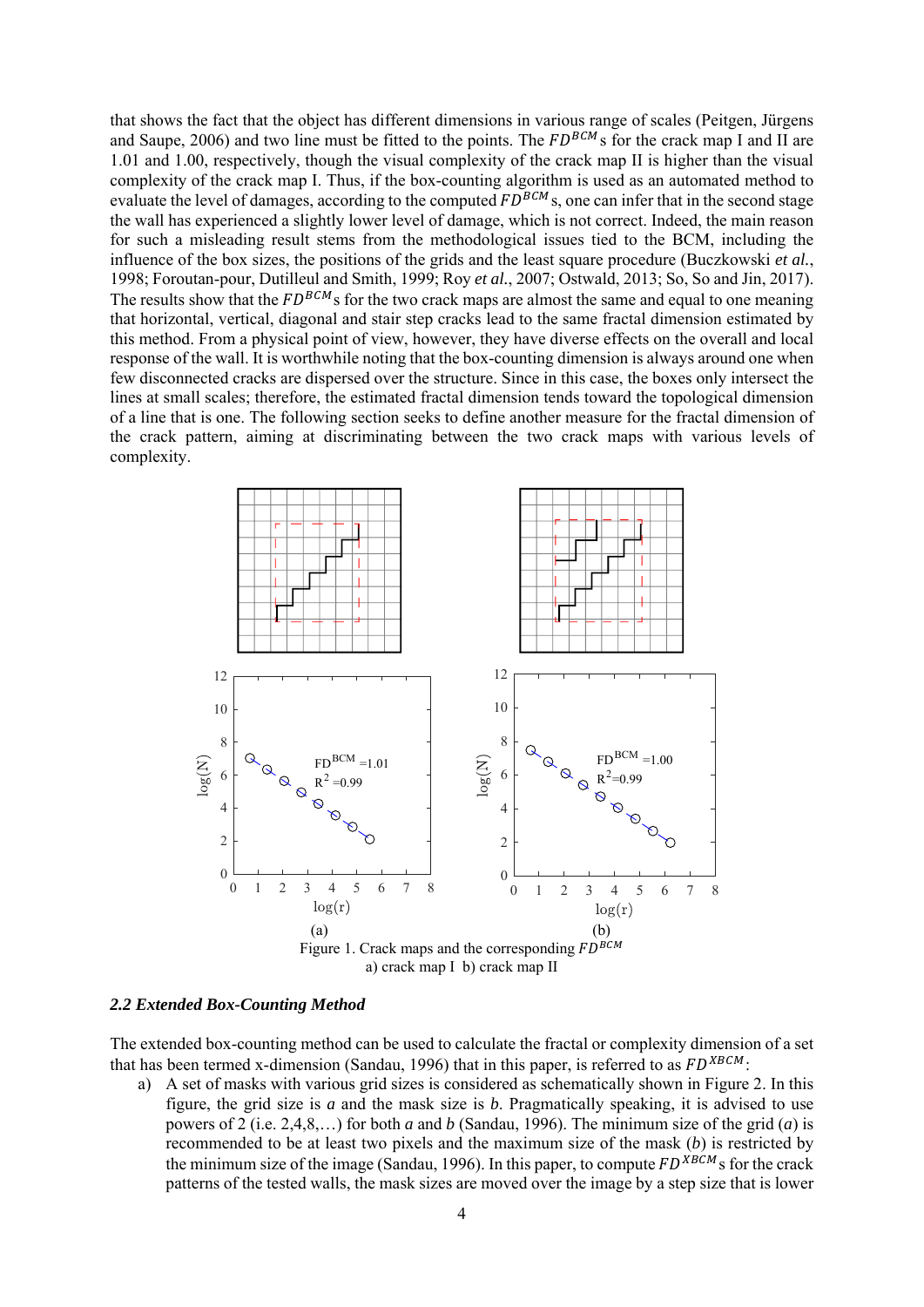than the minimum size of the brick (200 mm), to reduce the computational cost.

- b) Then, the image is scanned by a given mask and the number N of the small boxes, which comprise at least one black pixel, is counted. Figure 3 pinpoints a typical crack map in masonry walls that is covered by a mask.
- c) The position of the mask must change through the whole image to find the mask with the maximum number of N, i.e.  $N = N_{max}$ .
- d) The fractal dimension or complexity dimension is obtained based on the mask size *b* and grid size *a* as follows:

$$
FD^{XBCM} = \frac{\log_2 N_{max}}{\log_2 b - \log_2 a} \tag{2}
$$



a) crack map b) covering by a mask

Now the values of  $FD^{XBCM}$  for the crack maps illustrated in Figure 1 are computed in order to make a comparison between the results of XBCM and BCM. Figure 4 shows that the complexity dimension  $FD^{\overline{X}BCM}$  of the crack map II is higher than the crack map I, which corresponds to the visual complexities of these patterns. The other advantage of XBCM is that different  $FD^{X\hat{B}CM}$ s can be obtained according to the given mask and grid sizes, which allows exploring the complexity of the crack patterns in various scale ranges. Here, a wide range for  $a$  and  $b$  are used to investigate the complexity of the pattern at different scales. It can be inferred that utilizing  $FD^{XBCM}$  to investigate the damage assessment of structural elements in a specific period is advantageous over the conventional box-counting dimension,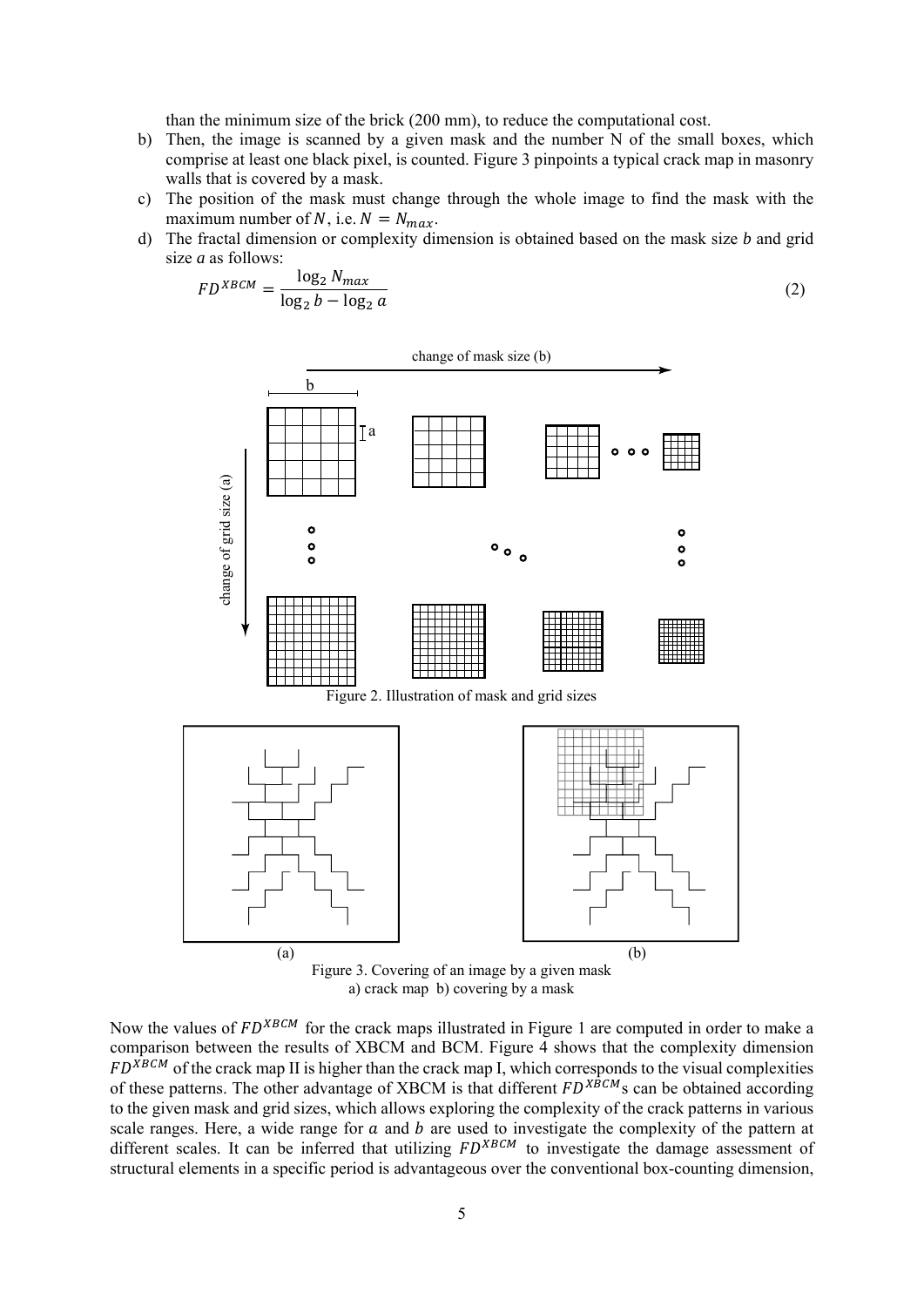for as the crack grows and covers the element, the value of the complexity dimension also increases. In the following section, the application of  $FD^{\overline{X}BCM}$  for the damage assessment of masonry walls under quasi-static load is addressed.



Figure 4. Fractal dimensions computed by XBCM

#### *2.3 Case study*

In this section, the complexity dimensions of the crack maps of the brick masonry walls with a length of 2010 mm and height of 2250 mm, namely PUP, tested under quasi-static conditions at EPFL (Petry and Beyer, 2015) are computed. To prepare the images for applying the extended box-counting method, the skeletonized binary crack patterns at each drift ratio are drawn in AutoCAD (2011) with the scale ratio of 1 pixel/mm. As an illustration, Figure 5 and Figure 6 show the crack maps and corresponding complexity dimensions at various drift limits for wall PUP2, respectively.



It can be observed that in general, the value of the  $FD^{XBCM}$  increases as the cracks grow with increasing drift ratios. This is due to the fact that  $FD^{XBCM}$  values are computed based on the position of the mask where the number of intersected boxes is maximum. Moreover, for a given mask size, by increasing the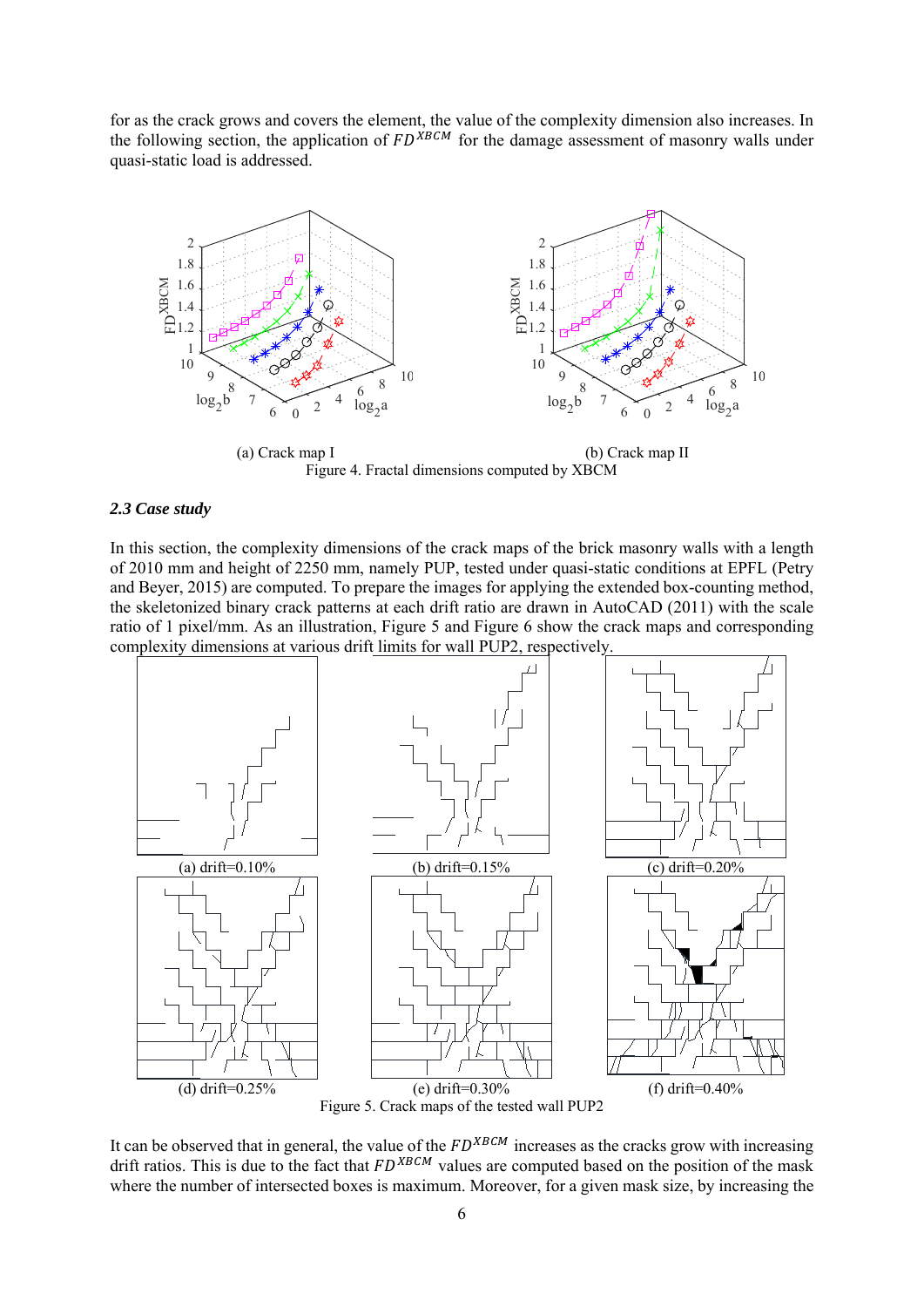size of the grid, the obtained  $FD^{XBCM}$  becomes higher, although the number of intersected boxes declines. This rise continues until there is a mask position where all the grid boxes include at least one black pixel that leads to the  $FD^{XBCM}$  of two, which implies that the crack pattern almost covers the whole area in the given magnification range.



Now, the efficiency of the box-counting and extended box-counting methods in estimating stiffness degradation of the walls (PUP2-6) during the test is compared. To do so, the stiffness loss ratio predicted by BCM and XBCM is obtained according to Equation 3 and Equation 4, respectively:

$$
SL_p^B = FD^{BCM} - 1
$$
  
\n
$$
SL_p^X = FD^{XBCM} - 1
$$
\n(3)

where  $SL_p$  denotes the predicted secant stiffness loss ratio. Moreover, the secant stiffness loss ratio of the tested wall  $SL<sub>T</sub>$  is defined as:

$$
SL_T = 1 - \frac{K_j}{K_i} \tag{5}
$$

in which  $K_i$  stands for initial stiffness of the wall and  $K_i$  is the secant stiffness of the wall at the maximum drift ratio of each cycle.

For computing the box-counting dimensions  $FD^{BCM}$ , the range over which the pattern shows fractal behavior is used to fit the straight line. Here the linear line is fitted for dimensions between the height of the brick and half the minimum size of the bounding box. For calculating the complexity dimensions  $FD^{XBCM}$ , the size of the mask is considered 1024 mm based on the suggestion in Sandau (1996), which is roughly equal to half the minimum wall dimension. However, the size of the grid is assumed variable to evaluate which size correlates best with the stiffness loss.

In Figure 7, the comparison between the stiffness loss ratios obtained in the experiment and those predicted by the standard box-counting algorithm is shown. In the ideal case, the data must fall on the red line, meaning the error in estimating the stiffness loss ratio by fractal analysis is zero. It can be seen that the coefficient of determination is rather small and the data are largely scattered with respect to the red line.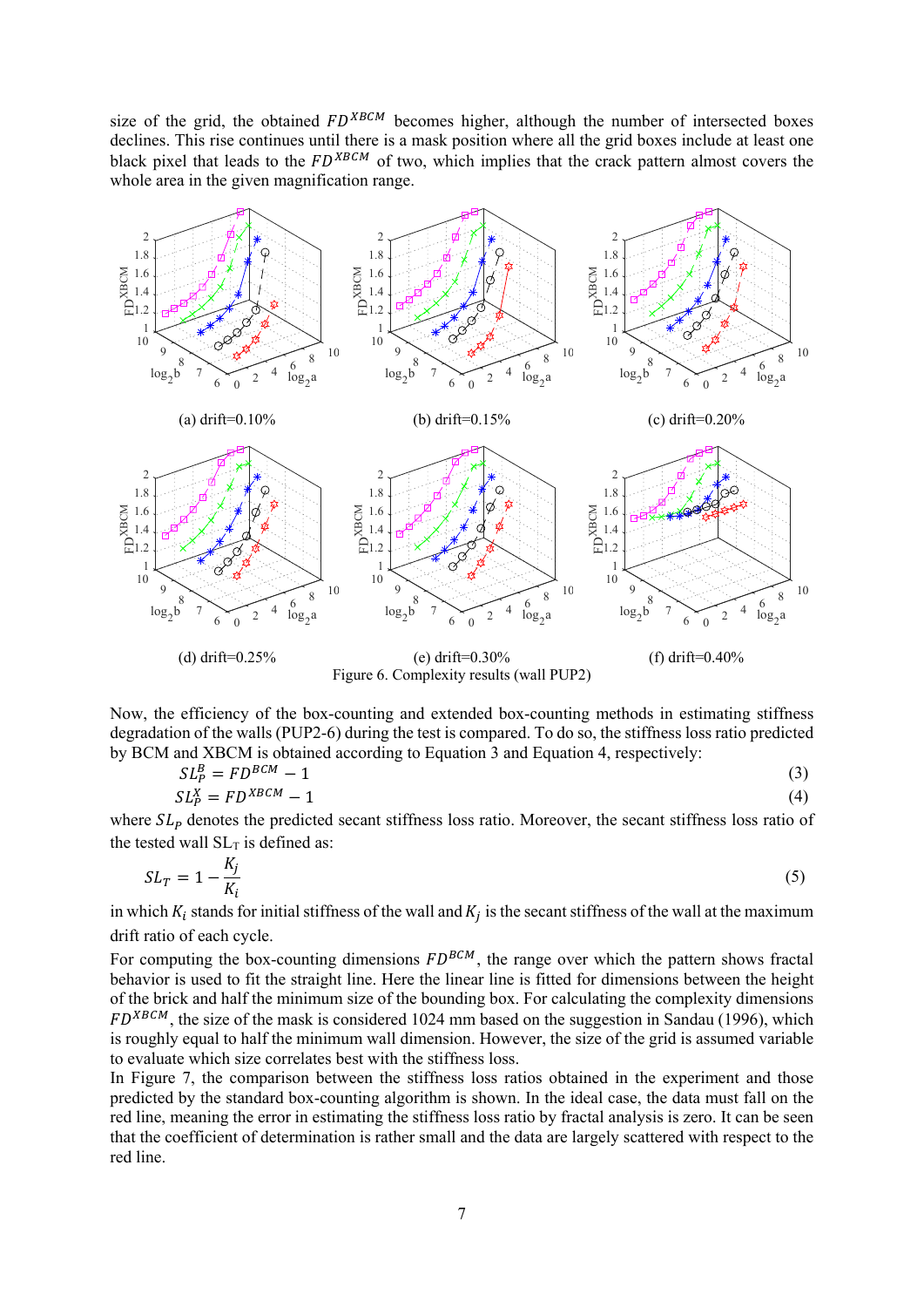

Figure 7. Graph of stiffness loss ratio obtained in the test and predicted by BCM

According to Figure 8, it can be seen that there is a linear correlation between the stiffness loss ratios obtained in the experiment and the one predicted by the XBCM. Furthermore, in comparison with Figure 7, the data are better correlated and the coefficients of determination for all considered grid sizes are higher. Considering a grid size of 64 mm results in the best estimate of the stiffness loss as the data are closest to the ideal red line. For other grid sizes where there is a deviation from the red line, applying a constant to the computed fitted line can reduce the error of prediction. In both grid sizes, 16 and 32 mm, the stiffness loss ratios are underestimated whereas considering 128 mm results in conservative stiffness loss ratio prediction. It is worth mentioning that generally as the grid size increases, so does the contribution of every single crack pixel to the rise of the complexity dimension.

In theory, it is observed that using the XBCM for defining a correlation between the stiffness loss ratio and fractal dimensions of the crack maps is superior over the standard BCM. However, it is necessary to choose a suitable grid size or to apply a constant coefficient to the obtained fitted line to predict the stiffness loss ratios.



(c) grid size=64 mm (d) grid size=128 mm Figure 8. Graph of stiffness loss ratio obtained in the test and predicted by XBCM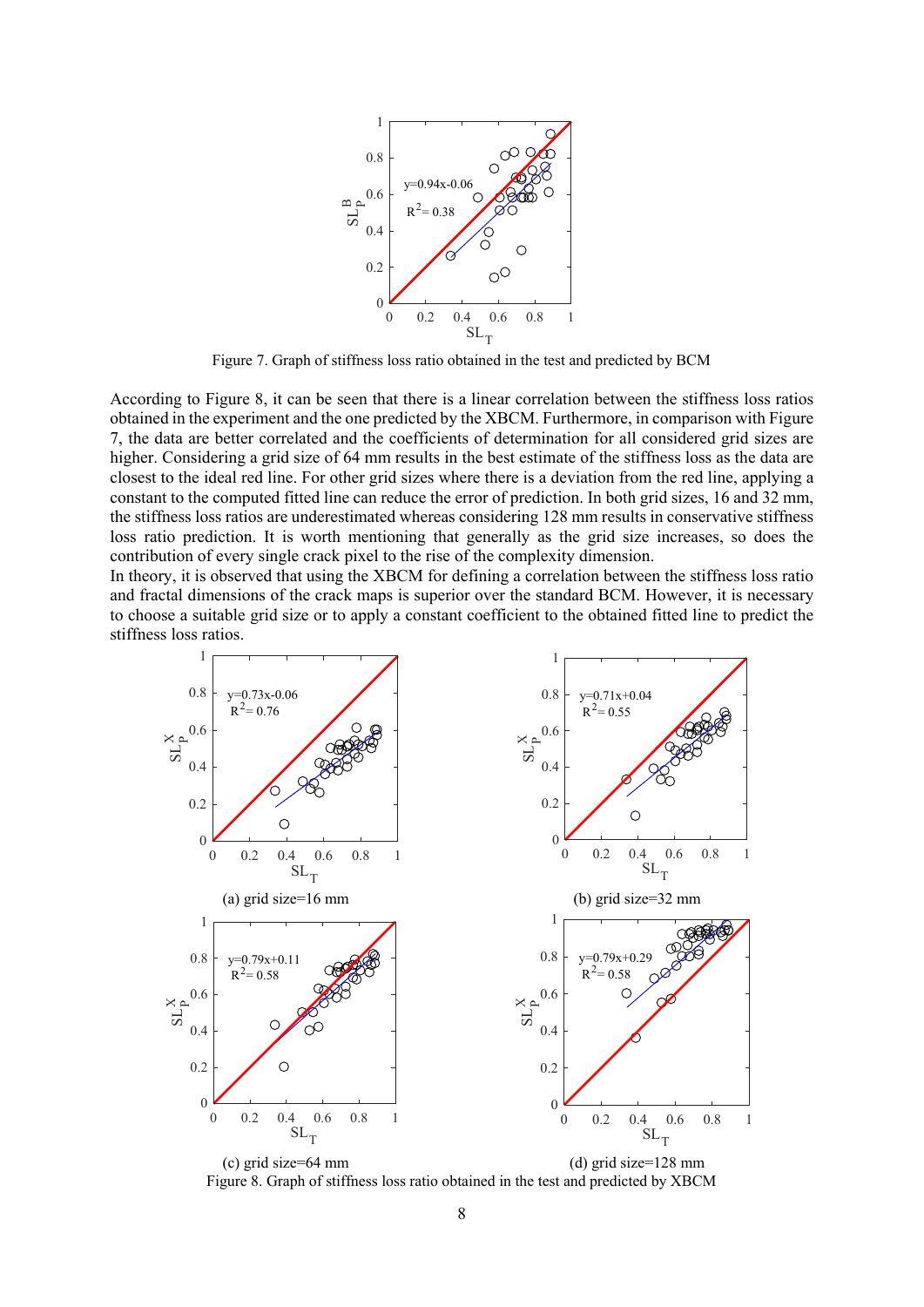#### **3. CONCLUSIONS**

In structural engineering applications, fractal dimensions of crack patterns have so far been estimated by applying the classical box-counting method  $(FD^{BCM})$ . The resulting estimates of the fractal dimensions of the crack pattern were used to define correlations between the damage to the structural element and physical properties of the structure such as the loss of stiffness. In this paper, it was shown that due to some shortcomings of the classical box counting method, it might be better to use another dimension, namely the x-dimension or complexity dimension  $(FD^{XB\tilde{C}M})$ , which is capable of representing visual complexity based on the concept of fractals. To be more specific, it was observed that in some cases, although the space-filling characteristic of the crack pattern increases along with the visual complexity, the box-counting dimension  $FD^{BCM}$  decreases. On the other hand, because the complexity dimension  $FD^{XBCM}$  depends on the most complex part of the image, its trend is always increasing as the complexity of the crack pattern rises. To verify the capability of the extended box counting method for estimating the stiffness loss of damaged unreinforced masonry walls, the relationship between the stiffness loss ratio of walls tested at EPFL and the complexity dimensions of the crack maps was determined. It was found that  $FD^{XBCM}$  correlates well with the stiffness loss ratio of the masonry walls. As a result, the complexity dimension  $FD^{XBCM}$  could be used as a quantitative measure to explore the current condition of the masonry walls. Future work will aim at generalizing the relationships between  $FD^{XBCM}$  and stiffness loss relationships for a large range of wall dimensions as well as static and kinematic boundary conditions.

## **4. REFERENCES**

ATC (1998) *FEMA-306: Evaluation of earthquake damaged concrete and masonry wall buildings. Basic Procedures Manual*. Washington, D.C.: Applied Technology Council (ATC).

Autodesk (2011) 'AutoCAD Civil 3D, student version, Copyright © 2012 Autodesk, Inc. http://students.autodesk.com/'.

Bouda, M., Caplan, J. S. and Saiers, J. E. (2016) 'Box-Counting Dimension Revisited: Presenting an Efficient Method of Minimizing Quantization Error and an Assessment of the Self-Similarity of Structural Root Systems', *Frontiers in Plant Science*. Frontiers Media S.A., 7, p. 149. doi: 10.3389/fpls.2016.00149.

Buczkowski, S., Kyriacos, S., Nekka, F. and Cartilier, Lo. (1998) 'The modified box-counting method: Analysis of some characteristic parameters', *Pattern Recognition*, 31(4), pp. 411–418. doi: https://doi.org/10.1016/S0031- 3203(97)00054-X.

Cao, M., Ren, Q. and Qiao, P. (2006) 'Nondestructive assessment of reinforced concrete structures based on fractal damage characteristic factors', *Journal of Engineering Mechanics*, 132(9), pp. 924–931. doi: 10.1061/(ASCE)0733-9399(2006)132:9(924).

Carrillo, J. and Avila, W. (2017) 'Assessment of seismic damage of thin and lightly reinforced concrete walls using fractal dimension of cracking', *Earthquake Engineering & Structural Dynamics*, 46(4), pp. 661–675. doi: 10.1002/eqe.2808.

Carrillo, J., Dominguez, D. and Prado, N. (2017) 'Seismic Damage Index Based on Fractal Dimension of Cracking on Thin Reinforced Concrete Walls', *ACI Structural Journal*. American Concrete Institute, 114(6), pp. 1649– 1658.

Corbit, J. D. and Garbary, D. J. (1995) 'Fractal Dimension as a Quantitative Measure of Complexity in Plant Development', *Proceedings: Biological Sciences*. Royal Society, 262(1363), pp. 1–6.

Dolatshahi, K. M. and Beyer, K. (2018) 'Estimation of the loss of stiffness and strength of damaged unreinforced brick masonry walls using fractal analysis', *Submitted to Journal of Earthquake Engineering*.

Ebrahimkhanlou, A., Farhidzadeh, A. and Salamone, S. (2016) 'Multifractal analysis of crack patterns in reinforced concrete shear walls', *Structural Health Monitoring*. SAGE Publications, 15(1), pp. 81–92. doi: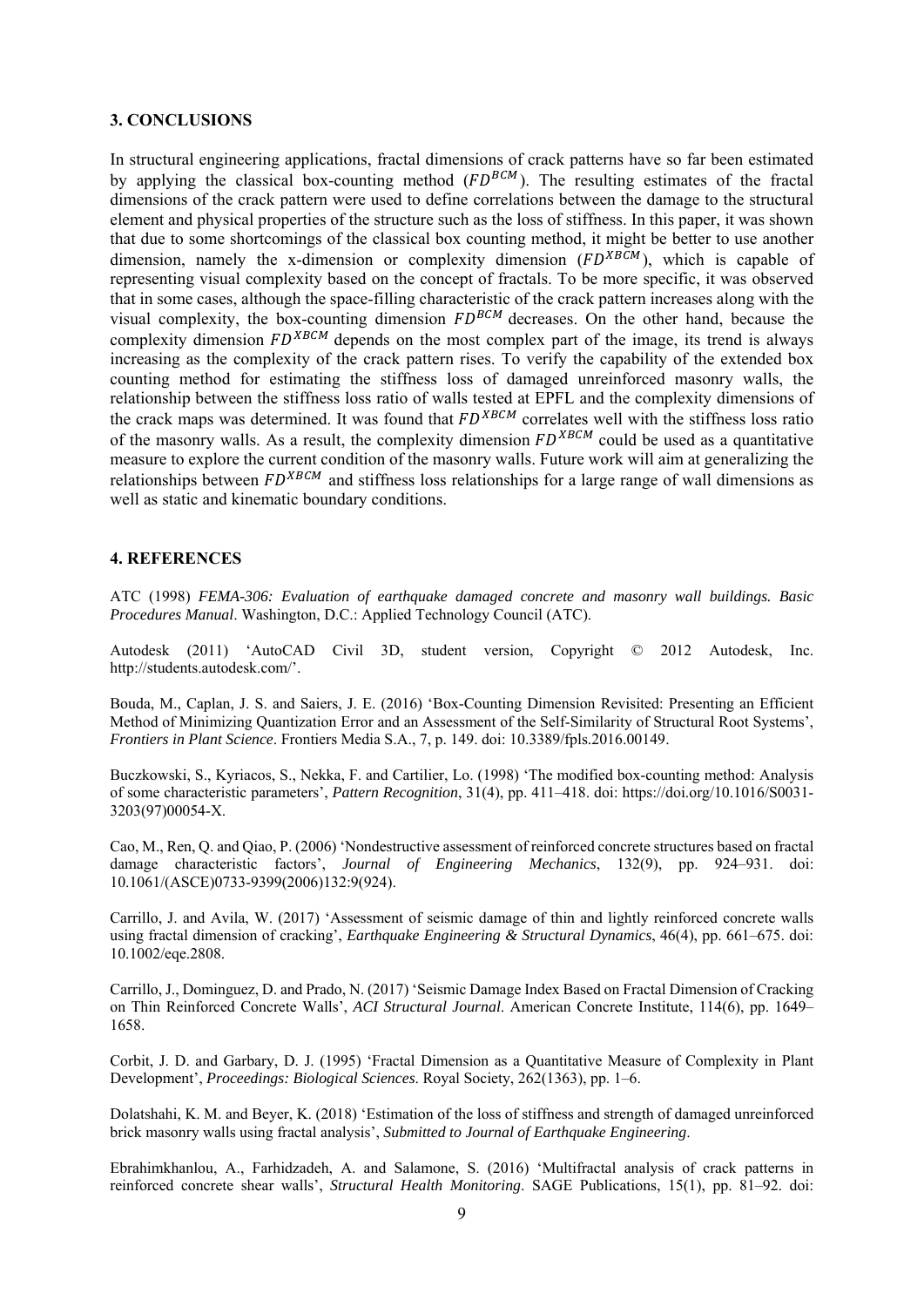10.1177/1475921715624502.

Falconer, K. (2004) *Fractal geometry: mathematical foundations and applications*. Chichester: John Wiley & Sons.

Farhidzadeh, A., Dehghan-Niri, E., Moustafa, A., Salamone, S. and Whittaker, A. (2013) 'Damage Assessment of Reinforced Concrete Structures Using Fractal Analysis of Residual Crack Patterns', *Experimental Mechanics*, 53, pp. 1607–1619. doi: 10.1007/s11340-013-9769-7.

Feldman, D. P. (2012) *Chaos and fractals: an elementary introduction*. Oxford: Oxford University Press.

Foroutan-pour, K., Dutilleul, P. and Smith, D. L. (1999) 'Advances in the implementation of the box-counting method of fractal dimension estimation', *Applied Mathematics and Computation*, 105(2), pp. 195–210. doi: https://doi.org/10.1016/S0096-3003(98)10096-6.

Galarreta, J. F., Kerle, N. and Gerke, M. (2015) 'UAV-based urban structural damage assessment using objectbased image analysis and semantic reasoning', *Natural Hazards and Earth System Sciences*, pp. 1087–1101. doi: 10.5194/nhess-15-1087-2015.

Grünthal, G. (1998) 'European macroseismic scale 1998', *Cahiers du centre Européen de Géodynamique et de Séismologie*, 15, pp. 1–99.

Harrar, K. and Hamami, L. (2009) 'Implementation of the box-counting method in radiographic images', in Mastorakis, N. and Sakellaris, J. (eds) *Advances in Numerical Methods*. Boston, MA: Springer US, pp. 299–311. doi: 10.1007/978-0-387-76483-2\_26.

Di Ieva, A. (2016) *The Fractal Geometry of the Brain*. Springer.

Di Ieva, A., Grizzi, F., Ceva-Grimaldi, G., Russo, C., Gaetani, P., Aimar, E., Levi, D., Pisano, P., Tancioni, F., Nicola, G., Tschabitscher, M., Dioguardi, N. and Baena, R. R. y (2007) 'Fractal dimension as a quantitator of the microvasculature of normal and adenomatous pituitary tissue', *Journal of Anatomy*. Blackwell Publishing Ltd, 211(5), pp. 673–680. doi: 10.1111/j.1469-7580.2007.00804.x.

Issa, M. A., Issa, M. A., Islam, M. S. and Chudnovsky, A. (2003) 'Fractal dimension––a measure of fracture roughness and toughness of concrete', *Engineering Fracture Mechanics*, 70(1), pp. 125–137. doi: https://doi.org/10.1016/S0013-7944(02)00019-X.

Karperien, A. (2007) 'FracLac for ImageJ-FracLac Advanced User's Manual', *Charles Sturt University, Australia*. Lopes, R. and Betrouni, N. (2009) 'Fractal and multifractal analysis: A review', *Medical Image Analysis*, 13(4), pp. 634–649. doi: https://doi.org/10.1016/j.media.2009.05.003.

Mandelbrot, B. B. (1983) *The fractal geometry of nature*, *American Journal of Physics*. doi: 10.1017/CBO9781107415324.004.

de Melo, R. H. C. and Conci, A. (2013) 'How Succolarity could be used as another fractal measure in image analysis', *Telecommunication Systems*, 52(3), pp. 1643–1655. doi: 10.1007/s11235-011-9657-3.

Ostwald, M. J. (2013) 'The Fractal Analysis of Architecture: Calibrating the Box-Counting Method Using Scaling Coefficient and Grid Disposition Variables', *Environment and Planning B: Planning and Design*. SAGE Publications Ltd STM, 40(4), pp. 644–663. doi: 10.1068/b38124.

Peitgen, H.-O., Jürgens, H. and Saupe, D. (2006) *Chaos and fractals: new frontiers of science*. New York, NY, USA: Springer Science & Business Media.

Petry, S. and Beyer, K. (2015) 'Cyclic test data of six unreinforced masonry walls with different boundary conditions', *Earthquake Spectra*. Earthquake Engineering Research Institute, 31(4), p. 2459–2484. doi: 10.1193/101513EQS269.

Plotnick, R. E., Gardner, R. H. and O'Neill, R. V (1993) 'Lacunarity indices as measures of landscape texture', *Landscape Ecology*, 8(3), pp. 201–211. doi: 10.1007/BF00125351.